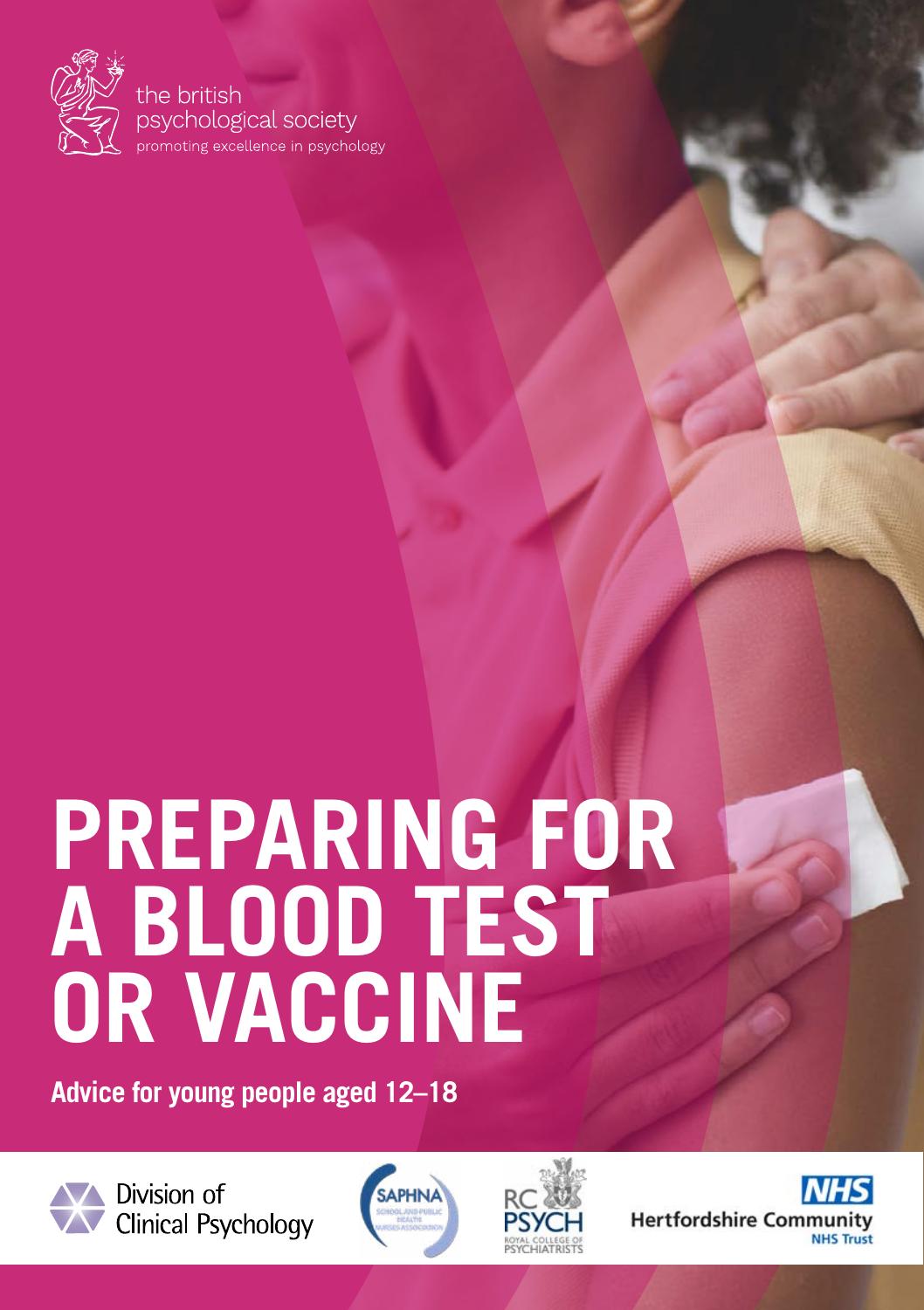**YOU HAVE BEEN OFFERED A VACCINE OR BLOOD TEST. THERE ARE WAYS TO HELP THIS GO AS SMOOTHLY AS POSSIBLE. SOMETIMES PEOPLE ARE A BIT WORRIED, AND IF YOU FEEL LIKE THIS, THAT IS OK.** 

**WE HAVE PUT SOME IDEAS INTO A PLAN WHICH WE HOPE CAN HELP YOU. WE HOPE IT WILL HELP YOU TO FOCUS ON THE THINGS YOU CAN CHANGE. YOU CAN ASK A PARENT OR CARER TO HELP YOU TO COMPLETE THIS PLAN, A FEW DAYS BEFORE YOU GO.**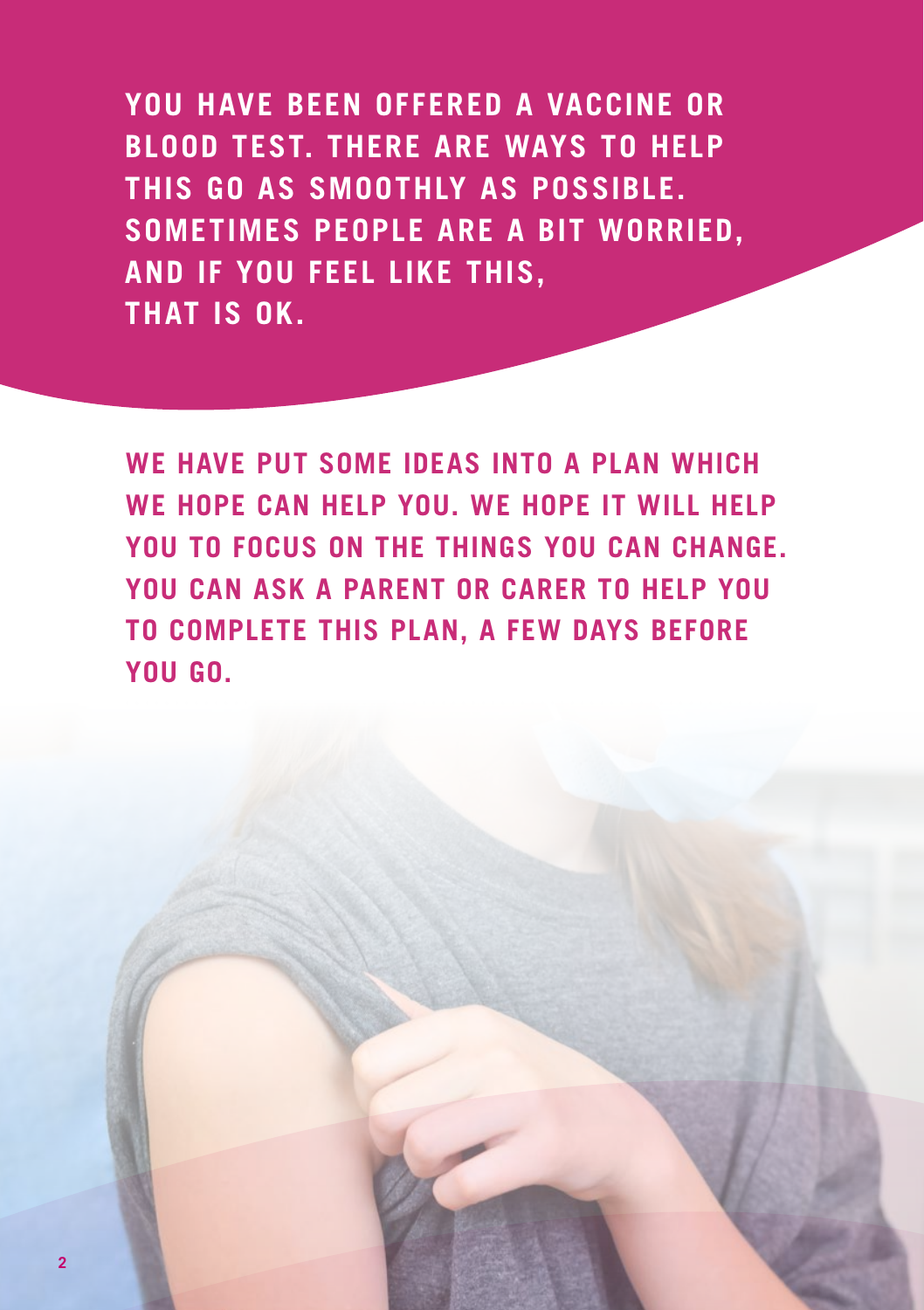## **MY PLAN**

| My name is:                                                                                                                                                                                                                                                                  |
|------------------------------------------------------------------------------------------------------------------------------------------------------------------------------------------------------------------------------------------------------------------------------|
| Who will I bring to the appointment?<br>(Handy tip - bring an adult who doesn't mind needles!)                                                                                                                                                                               |
| If my adult says it's ok for me to decide, would I like my adult to come into the<br>clinic room?<br>  Yes<br>- No                                                                                                                                                           |
| My preferred posture<br>Your adult will help you decide your posture. If you feel faint, it may help to lie down.<br>The posture I prefer is:<br>Lying down<br>Sitting up                                                                                                    |
| Keeping my arm still<br>$\Box$ I would like to keep my own arm still<br>□ I would like my adult to help me keep my arm still                                                                                                                                                 |
| Will I look?<br>I don't want to look<br>l I I want to look                                                                                                                                                                                                                   |
| What arm will I choose?<br>Left<br>Right                                                                                                                                                                                                                                     |
| What will I bring?<br>What I will bring to distract myself? (take my mind off the procedure)<br>Phone? Book? Music? iPad? Game? Other:                                                                                                                                       |
| If my clinic has numbing cream, would I like it?<br>l Yes<br><b>No</b>                                                                                                                                                                                                       |
| What will happen<br>I have chatted to my adult, and I know why I'm having the blood test or vaccine,<br>where I will go and when, who will be there, and what will happen (e.g. the<br>feeling of a pinch or scratch). I know it is ok to cry, scream or shout.<br>Yes<br>No |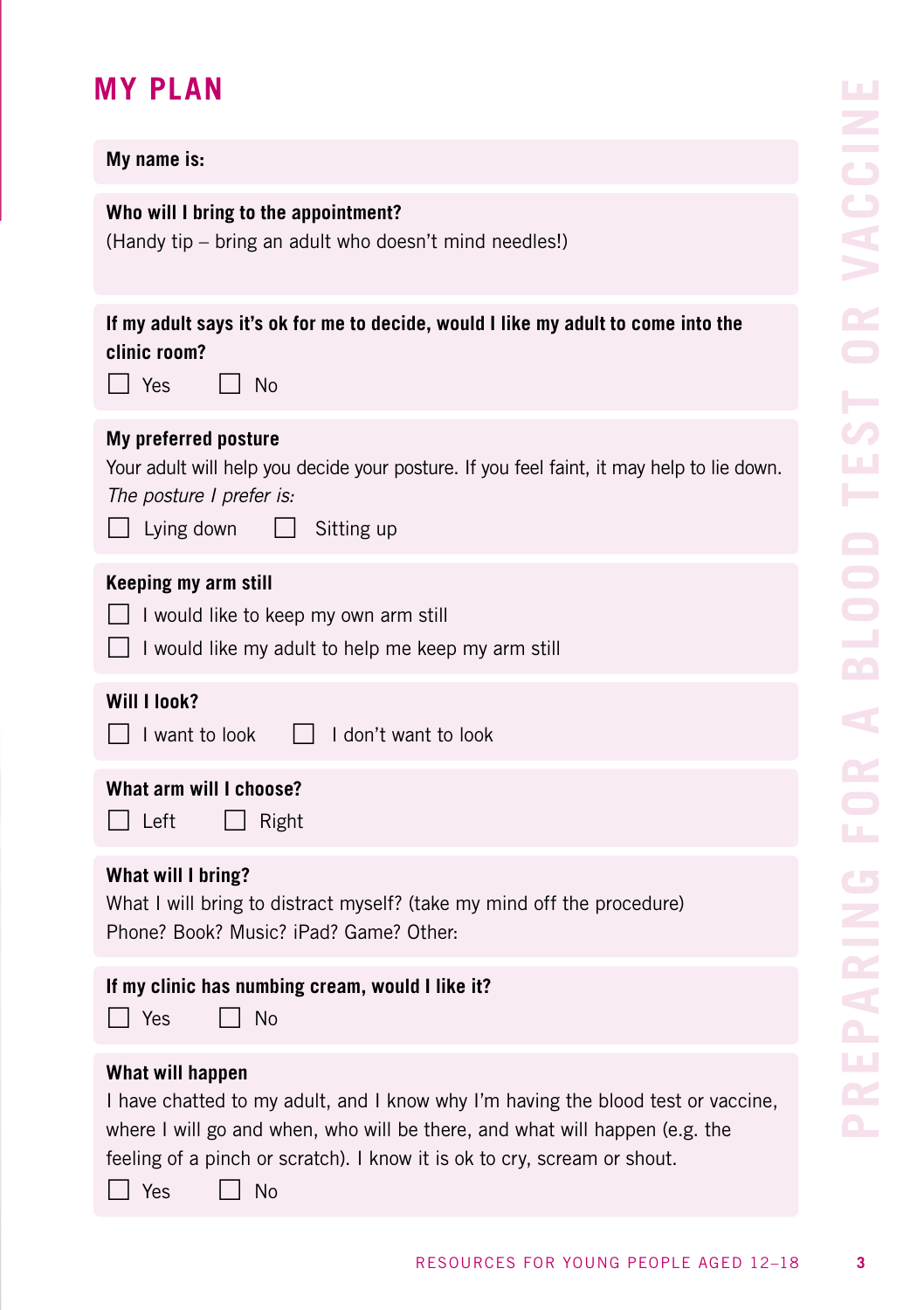### **HOW CAN MY ADULT HELP ME?**

Which technique would I like my adult to help me with. You can read more about these on the next page.

| Tense-Relax exercise?<br>l I Yes<br>l I No                           |
|----------------------------------------------------------------------|
| Deep, slow 'Tummy breathing'?<br>$\Box$ Yes $\Box$ No                |
| My favourite place?<br>$\blacksquare$ Yes<br>$\Box$ No               |
| Look at what I can see out of the<br>$window?$ $Yes$<br>l I No       |
| Have my adult to stroke my arm?<br>$\Box$ Yes<br>l I No              |
| Talk about fun times and loved ones?<br>l Yes<br>l I No<br>What/Who? |
| Other idea?                                                          |

**What idea?(Sing, music, book, game)** 

 $\Box$  Yes  $\Box$  No

**This is what I would like to do after my appointment:**

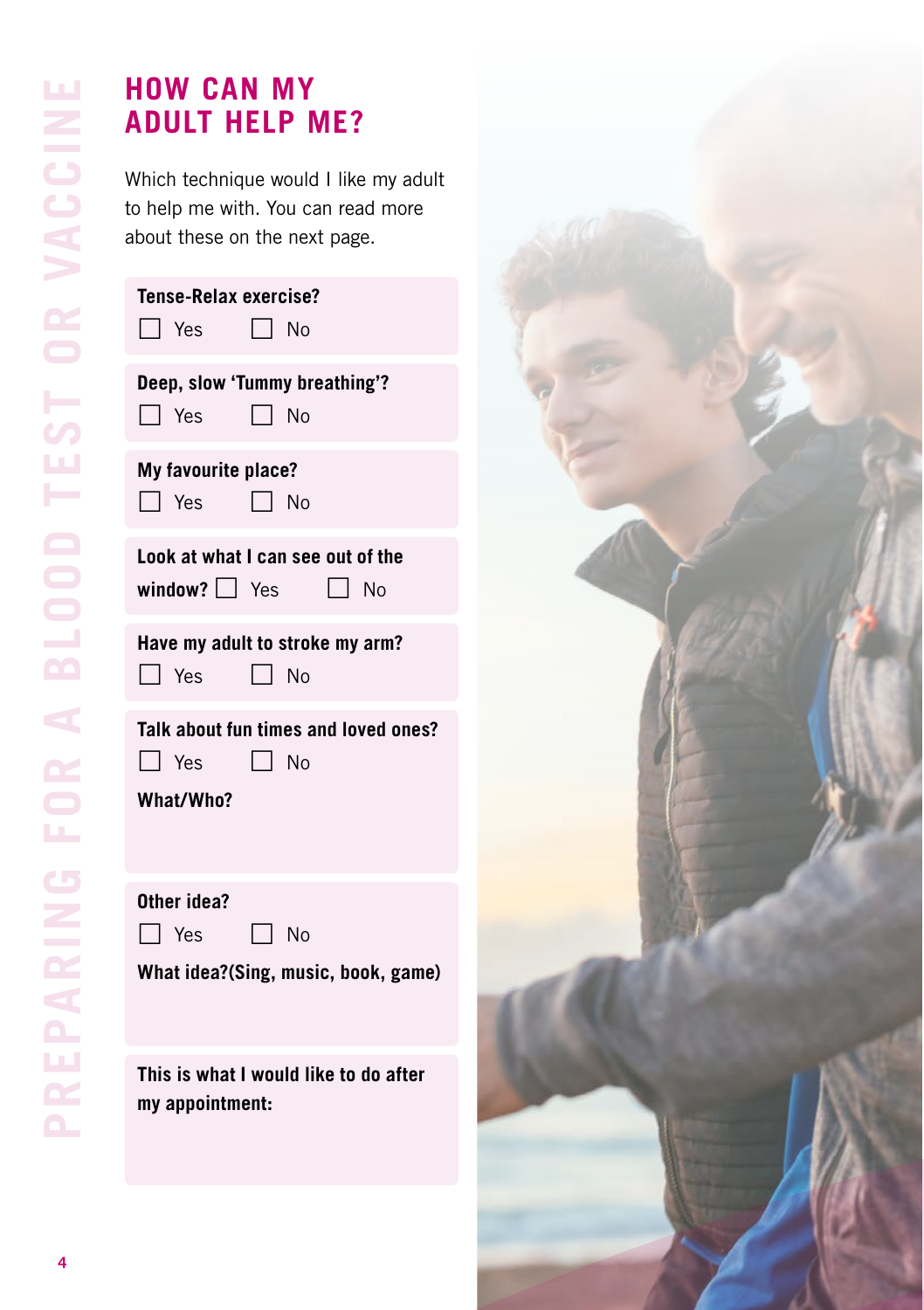## **EXERCISES TO PRACTISE**

Try to do these twice daily for up to 10 minutes, in the days before your appointment.

#### **The Tense-Relax exercise**

Tense your leg muscles for 15 seconds, and then relax for 15 seconds. Do the same for your upper body, but keep your arms and head relaxed. Repeat until you feel warmer in your face.

#### **Deep, slow, 'Tummy breathing'**

Sit comfortably. Take slow, deep breaths.

- In for 4, while the air goes into your lungs and your tummy goes out.
- Pause for 4.
- $-$  Out for  $\Lambda$
- Pause for 4. Repeat…

#### **My favourite place**

Imagine your favourite place. What can you see, hear, smell, taste and touch there?

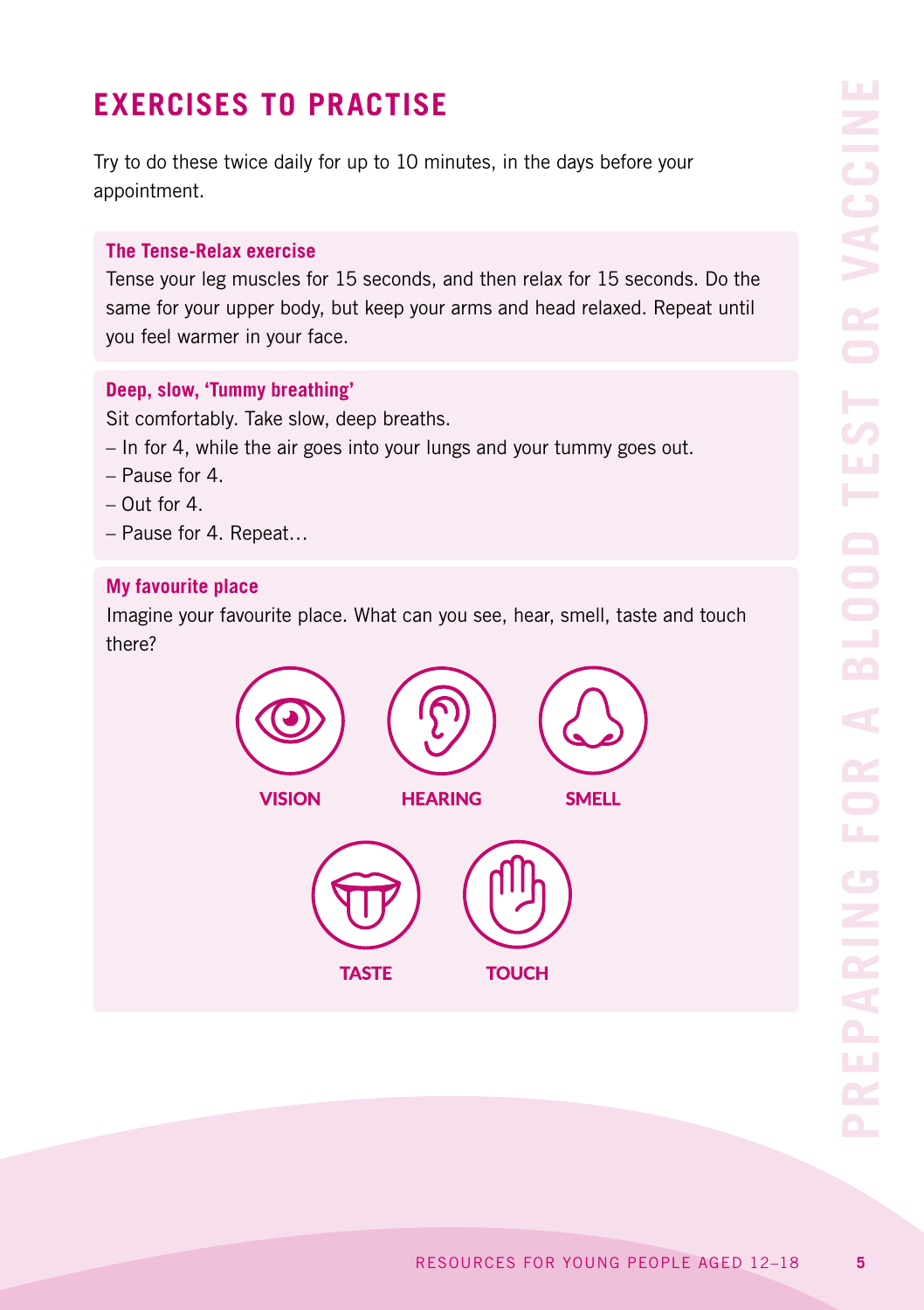## **AUTHORS**

The authors have written this document on behalf of the Division of Clinical Psychology (DCP), one of the divisions of the British Psychological Society (BPS). The DCP works closely with a number of organisations including the NHS, across disciplines, the government, and multiple professional bodies and groups in the voluntary sector, to promote and develop clinical psychology as a body of knowledge and skills.

These leaflets intend to provide a preventative resource for everyone, as well as support for those who have a needle phobia, defined as avoiding the procedure itself, (Orenius & Sailus, 2018).

#### **LEAD AUTHOR**

Fiona Mack**ay,** Clinical Associate in Applied Psychology (Children and Young People)/Public Health and Wellbeing Development Officer. The Edinburgh Practice/ Luton Borough Council. The Scottish Representative for the BPS's Public Health and Prevention Task Force. Representative on the DCP Scotland Committee.

#### **SECOND AUTHOR**

Professor Nicola Doherty, Consultant Lead Clinical Psychologist/Visiting Professor. Paediatric Psychology Service/Ulster University Western Trust. Committee Member of the Faculty of Children and Young People, BPS. Chair of The Paediatric Psychology Network.

#### **ACKNOWLEDGEMENT OF COLLABORATIVE SUPPORT**

Dr Helen Griffiths, Consultant Clinical Psychologist, Children's Psychological Medicine, Oxford University Hospital. Chair of The Faculty of Children and Young People, BPS.

Dr Tony Wainwright, Consultant Clinical Psychologist. Co-chair of BPS Public Health and Prevention Sub-Committee.

Noreen Hussain, Podiatrist, Luton Borough Council